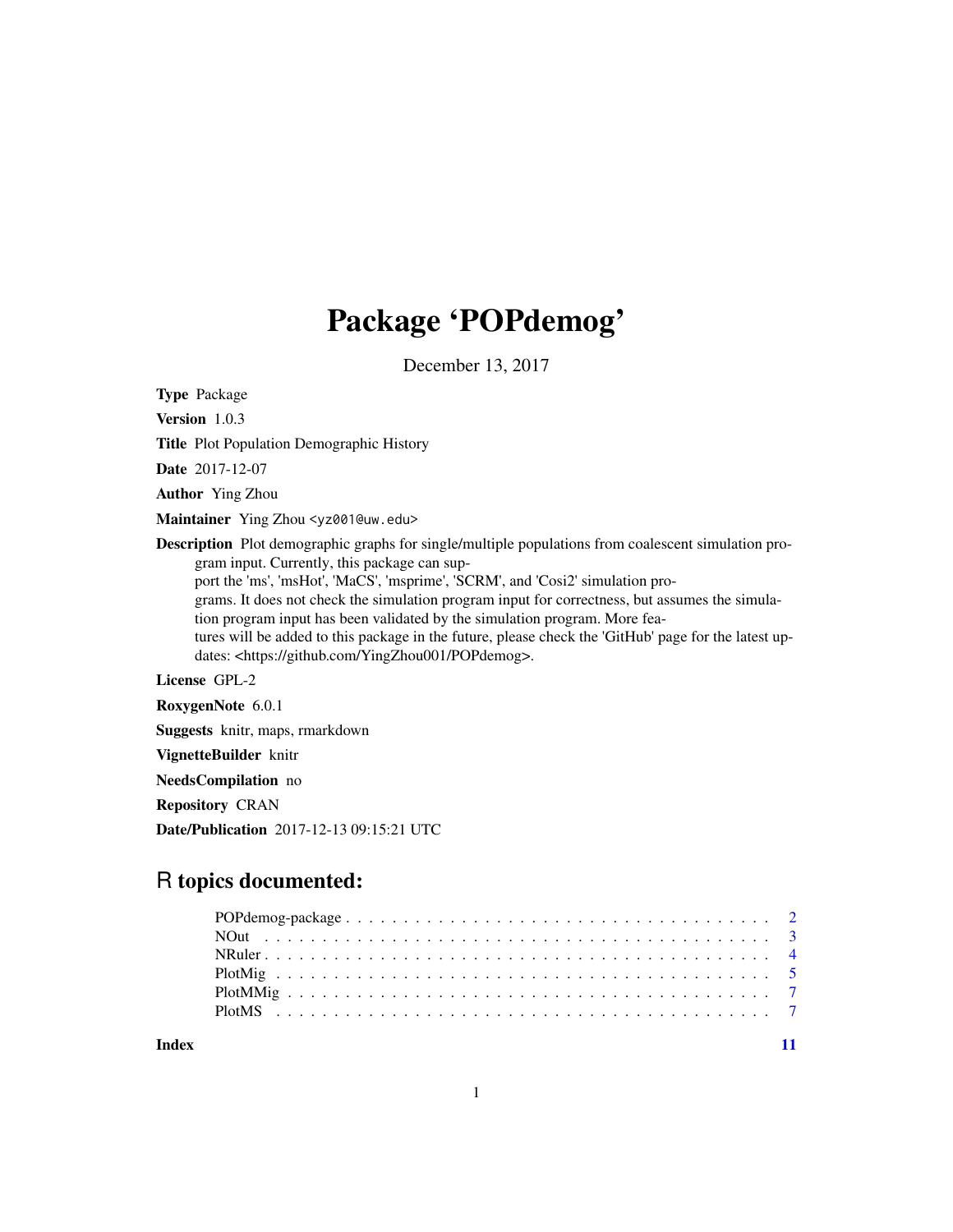<span id="page-1-0"></span>

Plot demographic graphs for single/multiple populations from coalescent simulation program input. This package does not check the simulation program input for correctness, but assumes the simulation program input has been validated by the simulation program. More features will be added to this package in the future, please check the 'GitHub' page for the latest updates: <https://github.com/YingZhou001/POPdemog>.

#### Details

This package contains functions to visualize the population demographic history from coalescent simulation program input. This package supports the ms, msHot, MaCS, msprime, cosi, and SCRM simulation programs. Please check the [online tutorial file](https://github.com/YingZhou001/POPdemog/blob/master/doc/POPdemog-tutorial.md) for the current list of supported programs.

The input of the program is a file or string containing the simulation program commands(for ms, msa, msHot, and MaCS), or the parameter file (for Cosi), or a conversion of the program commands into ms format(for msprime). The input file or string should only contain one demographic model.

Once the input file or string is prepared, the [PlotMS](#page-6-1) function can be used to generate a plot of the demographic model or to generate parameters to pass to the [PlotMMig](#page-6-2) function for displaying migrations. The visualization of migrations can be customized using the [PlotMig](#page-4-1) function.

#### Author(s)

Ying Zhou <yz001@uw.edu>

#### References

ms: Hudson, R. R. "Generating Samples under a Wright-Fisher Neutral Model of Genetic Variation." Bioinformatics 18.2 (2002): 337-38.

msHot: Hellenthal, G., and M. Stephens. "MsHOT: Modifying Hudson's Ms Simulator to Incorporate Crossover and Gene Conversion Hotspots." Bioinformatics 23.4 (2006): 520-21.

MaCS: Chen, G. K., P. Marjoram, and J. D. Wall. "Fast and Flexible Simulation of DNA Sequence Data." Genome Research 19.1 (2008): 136-42.

Cosi: Shlyakhter, Ilya, Pardis C. Sabeti, and Stephen F. Schaffner. "Cosi2: An Efficient Simulator of Exact and Approximate Coalescent with Selection | Bioinformatics | Oxford Academic." OUP Academic. Oxford University Press, 22 Aug. 2014.

msprime: Jerome Kelleher, Alison M Etheridge and Gilean McVean, "Efficient Coalescent Simulation and Genealogical Analysis for Large Sample Sizes", PLoS Comput Biol 12(5): e1004842. doi: 10.1371/journal.pcbi.1004842. 2016.

SCRM: Paul R. Staab, Sha Zhu, Dirk Metzler and Gerton Lunter. "scrm: efficiently simulating long sequences using the approximated coalescent with recombination." Bioinformatics (2015) 31 (10): 1680-1682.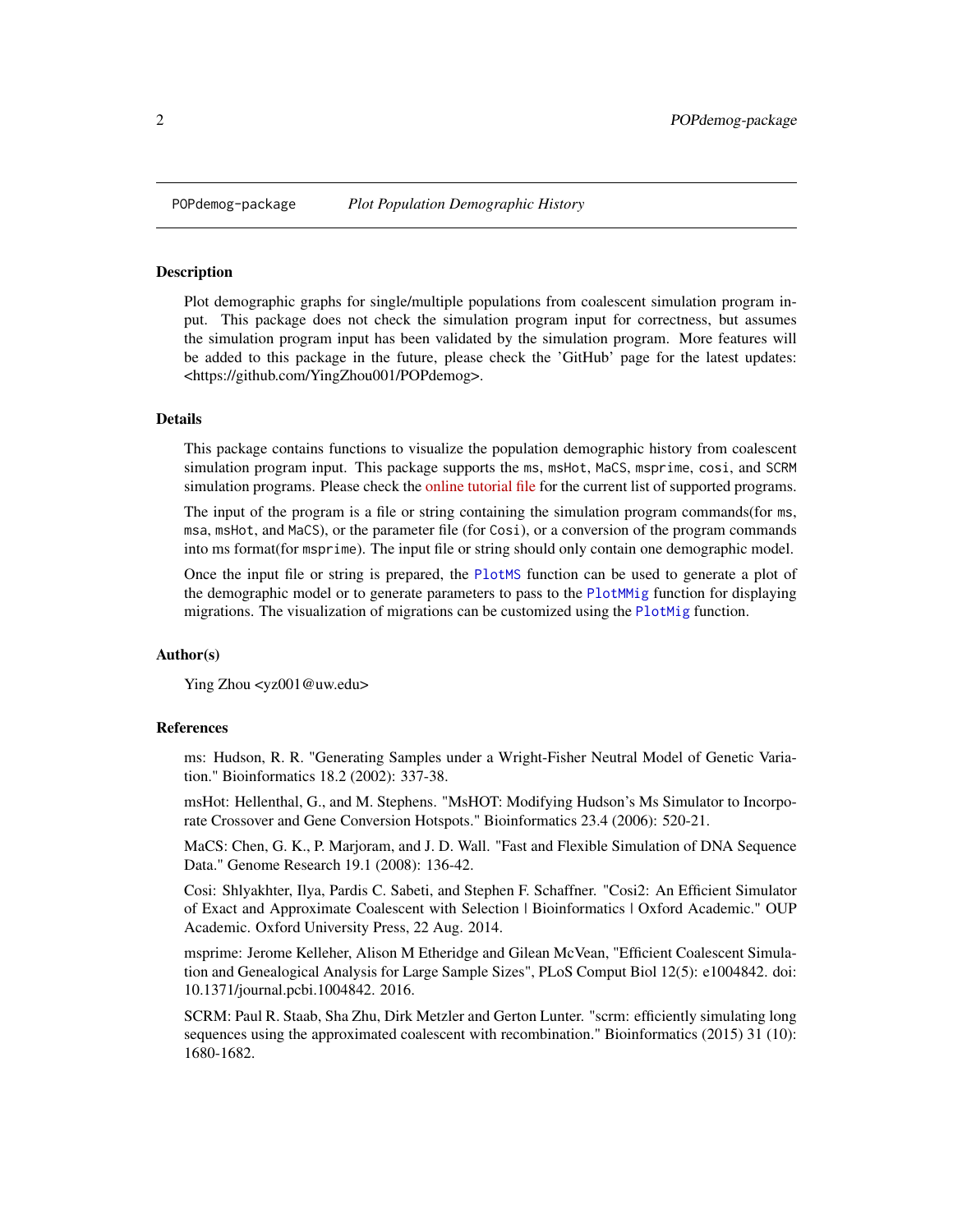# <span id="page-2-0"></span>**NOut**

#### **Examples**

```
###Tennessen's standard model
"macs 2025 15000000 -i 10 -r 3.0e-04 -t 0.00069 -T -I 4 10 1006 1008 1 0
-n 4 0.205 -n 1 58.00274 -n 2 70.041 -n 3 187.55 -eg 0.9e-10 1 482.46
-eg 1.0e-10 2 570.18 -eg 1.1e-10 3 720.23 -em 1.2e-10 1 2 0.731
-em 1.3e-10 2 1 0.731 -em 1.4e-10 3 1 0.2281 -em 1.5e-10 1 3 0.2281
-em 1.6e-10 2 3 0.9094 -em 1.7e-10 3 2 0.9094 -eg 0.007 1 0
-en 0.007001 1 1.98 -eg 0.007002 2 89.7668 -eg 0.007003 3 113.3896
-eG 0.031456 0 -en 0.031457 2 0.1412 -en 0.031458 3 0.07579
-eM 0.031459 0 -ej 0.03146 3 2 -en 0.0314601 2 0.2546
-em 0.0314602 2 1 4.386 -em 0.0314603 1 2 4.386 -eM 0.0697669 0
-ej 0.069767 2 1 -en 0.0697671 1 1.98 -en 0.2025 1 1 -ej 0.9575923 4 1
-em 0.06765 2 4 32 -em 0.06840 2 4 0" -> std_model_Tennessen.cmd
#plot the demographic graph
par(mfrow = c(1,2))PlotMS(input.cmd = std_model_Tennessen.cmd, type = "macs", N4 = 10000, size.scale = "log",
log base = 50, inpos = c(1, 4, 7, 9), time-scale = "log10year",col.pop = c("brown", "blue", "gold3", "forestgreen"),
pops = c("AFR", "EUR", "ASIA", "ARC"),
cex.lab = 1, cex.axis = 1, xlab = "", length.arrowtip = 0.1)
title("Demographic histoy")
PlotMS(input.cmd = std_model_Tennessen.cmd, type = "macs", N4 = 10000,
time.scale = "log10year", plot.out = FALSE, demo.out = TRUE)->out;
PlotMig(time_pt = 2, demograph_out = out$demograph_out,mig_par = out$mig_par,
col.pop = c("brown", "blue", "gold3", "forestgreen"), size.scale = "topology");
legend("topleft", legend = c("AFR", "EUR", "ASIA", "ARC"),
col = c("brown", "blue", "gold3", "forestgreen"), pch = 20, bty = "n")title("Migrations at 200 years ago");
###Archaic introgrssion model
"./ms 44 1 -r 20000 50000000 -t 30000 -I 6 20 20 1 1 1 1 -en 0 1 1
-en 0 2 1 -en 0 3 1e-10 -en 0 4 1e-10 -en 0 5 1e-10 -en 0 6 1e-10
-es 0.0125 2 0.97 -en 0.02500025 7 0.25 -en 0.02500025 2 1 -ej 0.05 4 3
-ej 0.05 6 5 -en 0.05000025 3 0.25 -en 0.05000025 5 0.25 -ej 0.0500025 5 3
-en 0.050005 3 0.25 -ej 0.075 2 1 -en 0.0750025 1 1 -ej 0.1 7 3
-en 0.1000025 3 0.25 -ej 0.3 3 1 -en 0.3000025 1 1" -> test.1.ms.cmd
PlotMS(input.cmd = test.1.ms.cmd, type = "ms", N4 = 10000,
time.scale = "kyear", length.arrowtip = 0.1, inpos = c(1, 2, 5, 4.5, 5.5, 6, 3),
col.pop = c("brown", "blue", "forestgreen", rainbow(10)[6:9]));
```

```
###Migration model from ms.
"./ms 15 100 -t 3.0 -I 6 0 7 0 0 8 0 -m 1 2 2.5 -m 2 1 2.5 -m 2 3 2.5
-m 3 2 2.5 -m 4 5 2.5 -m 5 4 2.5 -m 5 6 2.5 -m 6 5 2.5 -em 2.0 3 4 2.5
-em 2.0 4 3 2.5" \rightarrow test.2.ms.cmd
PlotMS(input.cmd = test.2.ms.cmd, type = "ms", N4 = 10000, col.pop = "gray",
col.array = "black", length.array = 0.1, 1wd.array = 2);
```
Output population sizes at a particular time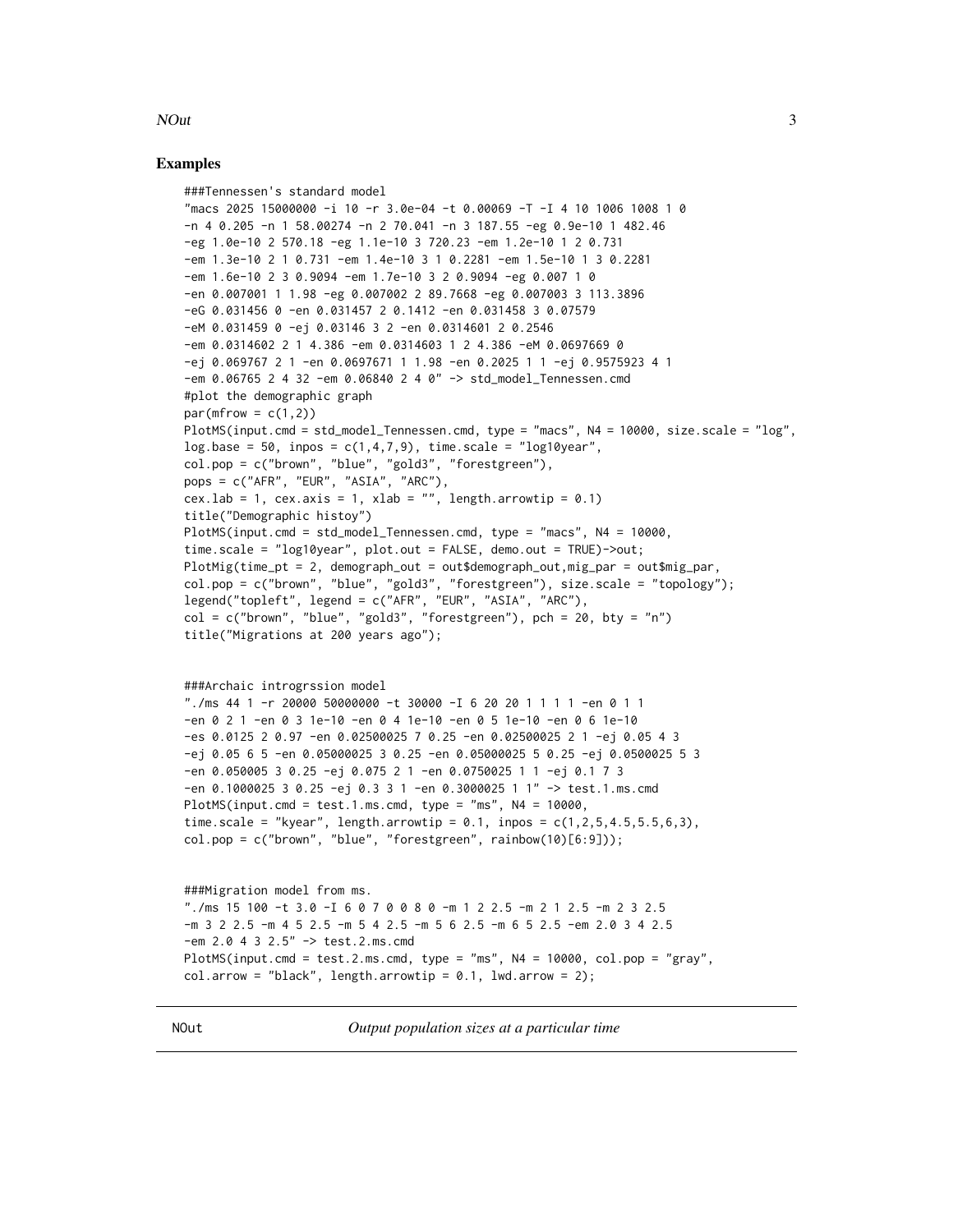<span id="page-3-0"></span>Output population sizes at a particular time.

### Usage

NOut(time\_pt, time.scale, demograph\_out)

## Arguments

| time_pt       | A numeric value defining the time point for the migrations which will be plotted.<br>time_pt should be in the scale defined by time.scale. For example, time_pt<br>$=$ 3 when time. scale $=$ "log10year" corresponds to the migrations 10^3 years |
|---------------|----------------------------------------------------------------------------------------------------------------------------------------------------------------------------------------------------------------------------------------------------|
|               | ago.                                                                                                                                                                                                                                               |
| time.scale    | A keyword to define the time scale used in the plot. It can be "4Ne", "gener-<br>ation", "year", "kyear", and "log10year". When the size $-scale = "topology",$<br>this parameter will be ignored.                                                 |
| demograph_out | A list containing all demographic information, see PlotMS.                                                                                                                                                                                         |

# Value

A vector of all population sizes for the specified time.

NRuler *Add population size ruler*

# Description

Adds a ruler for the population size. This function works like the function legend,

# Usage

```
NRuler(x, y = NULL, Nsize, Nlab = Nsize, N4, size.scale,
 linear.scale = 0.2, log.base = 10, ...)
```
# Arguments

| x, y         | Position of the population size ruler. If y does not have numeric value, x will<br>support keyword input from the list "bottomright", "bottom", "bottomleft", "left",<br>"topleft", "top", "topright", "right" and "center". |
|--------------|------------------------------------------------------------------------------------------------------------------------------------------------------------------------------------------------------------------------------|
| Nsize        | The population sizes of the ticks on the ruler.                                                                                                                                                                              |
| Nlab         | The labels on the ticks of the ruler. Default labels are the population index.                                                                                                                                               |
| N4           | Scalar to scale population size.                                                                                                                                                                                             |
| size.scale   | A keyword to define the way population size is scaled and displayed. It supports<br>"log" and "linear".                                                                                                                      |
| linear.scale | The scale factor applied to the population size when $size$ . $scale = "linear".$                                                                                                                                            |
| log.base     | The base of logarithm used when $size$ . $scale = "log".$                                                                                                                                                                    |
|              | Additional arguments can be passed, such as col, lwd, lty.                                                                                                                                                                   |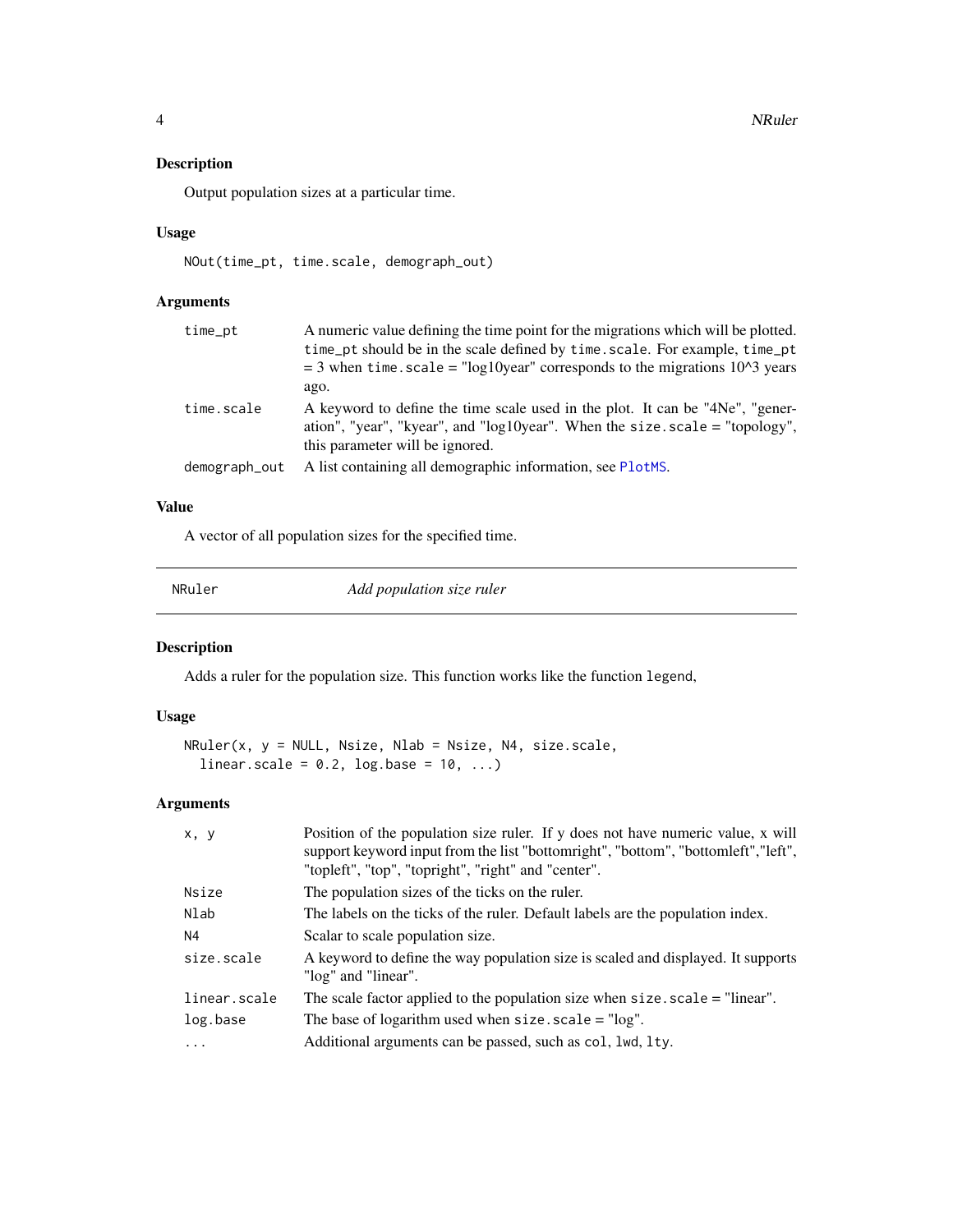<span id="page-4-1"></span><span id="page-4-0"></span>

This function plots migration events at a particular time point based on the output of PlotMS with  $demo.out = T$  and  $plot.out = F$ . The time\_pt or event determines the time points that are plotted. The add and map.pos parameters allow the migration graph to be added to other backgrounds such as maps.

#### Usage

```
PlotMig(time_pt = NULL, event = 1, mig_par, demograph_out,
  size.scale = mig_par$size.scale, time.scale = mig_par$time.scale,
  linear.scale = mig_par$linear.scale, log.base = mig_par$log.base,
  col.pop = mig_par$col.pop, col.arrow = mig_par$col.arrow,
  xlim = mig_par$xlim, ylim = mig_par$ylim, lwd.arrow = mig_par$lwd.arrow,
  length.arrowtip = mig_par$length.arrowtip,
  angle.arrowtip = mig_par$angle.arrowtip, toposize.scale = 1,
  add = FALSE, map.pos = NULL, m.addjust = 0)
```
# Arguments

| time_pt       | A numeric value defining the time point for the migrations which will be plotted.<br>time_pt should be in the scale defined by time.scale. For example, time_pt<br>$=$ 3 when time.scale $=$ "log10year" corresponds to the migrations 10^3 years<br>ago.                                                                                                                                                                                                                                                                             |
|---------------|---------------------------------------------------------------------------------------------------------------------------------------------------------------------------------------------------------------------------------------------------------------------------------------------------------------------------------------------------------------------------------------------------------------------------------------------------------------------------------------------------------------------------------------|
| event         | An index to define at which time to plot migration(s). Every demographic event<br>has an index in the order of time. Demographic changes at the same time are all<br>defined as the same event and share the same index.                                                                                                                                                                                                                                                                                                              |
| mig_par       | A list contained all settings for plotting the demographic graph, see PlotMS.                                                                                                                                                                                                                                                                                                                                                                                                                                                         |
| demograph_out | A list containing all demographic information, see PlotMS.                                                                                                                                                                                                                                                                                                                                                                                                                                                                            |
| size.scale    | A keyword to define the scaling of lineage width. "topology" returns only topol-<br>ogy structure among simulated populations, ignoring both the population sizes<br>and the length of time between any demographic events. "linear" linearly scales<br>the lineage widths as a function of the population size, with the scale factor<br>defined by the variable linear. scale; "log" scales the lineage width logarith-<br>mically as a function of the population size. The logarithm base is defined by<br>the variable log.base. |
| time.scale    | A keyword to define the time scale used in the plot. It can be "4Ne", "gener-<br>ation", "year", "kyear", and "log10year". When the size $scale = "topology",$<br>this parameter will be ignored.                                                                                                                                                                                                                                                                                                                                     |
| linear.scale  | Linear scale magnitude, to be applied when $size$ . $scale = "linear".$                                                                                                                                                                                                                                                                                                                                                                                                                                                               |
| log.base      | The base of logarithm, to be applied when size. $scale = "log".$                                                                                                                                                                                                                                                                                                                                                                                                                                                                      |
| col.pop       | Population lineage color.                                                                                                                                                                                                                                                                                                                                                                                                                                                                                                             |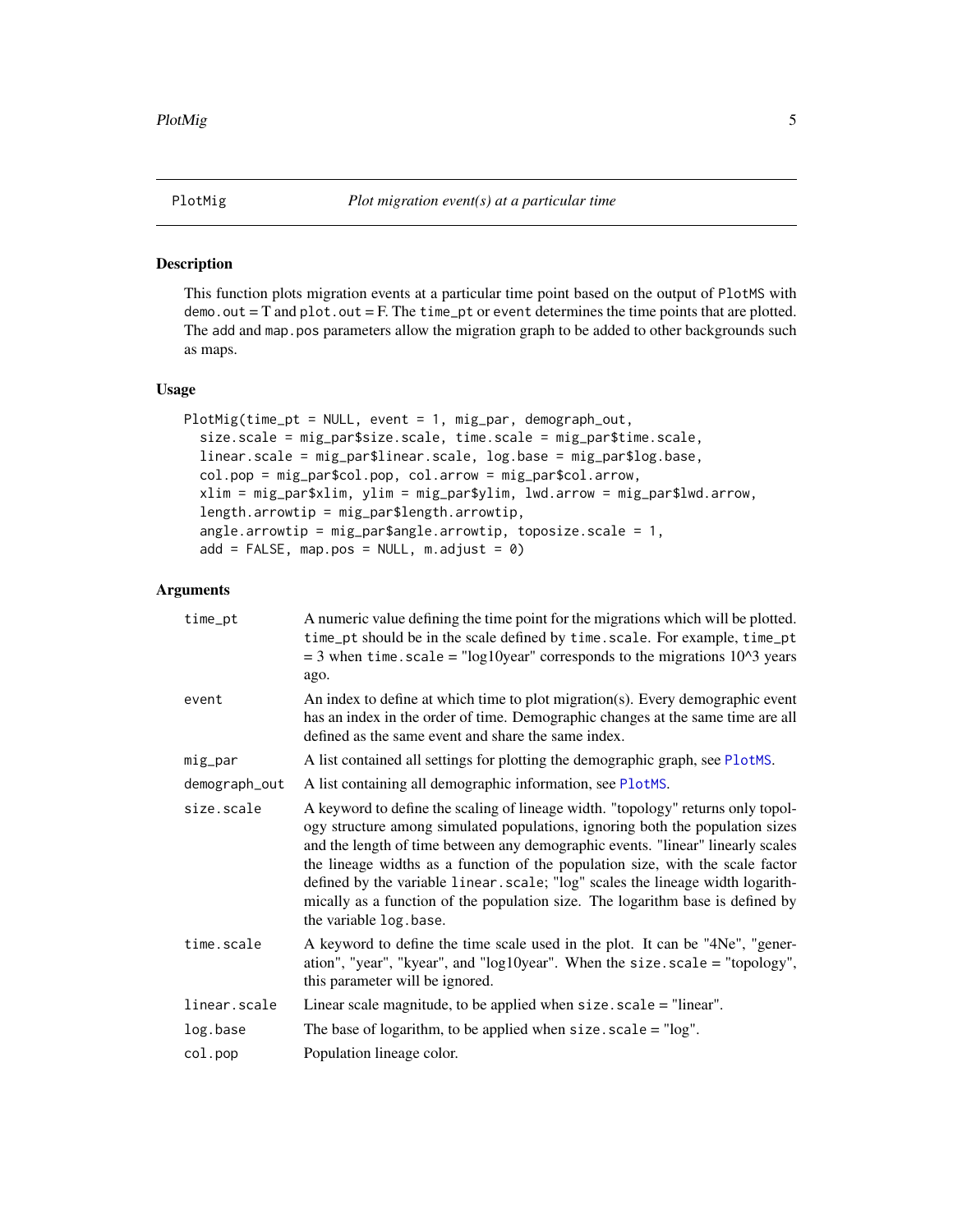| col.arrow       | Migration arrow color.                                                                                                                                                                                                                                                                   |
|-----------------|------------------------------------------------------------------------------------------------------------------------------------------------------------------------------------------------------------------------------------------------------------------------------------------|
| xlim            | The range of x-axis.                                                                                                                                                                                                                                                                     |
| ylim            | The range of y-axis.                                                                                                                                                                                                                                                                     |
| lwd.arrow       | Control the line width of arrow representing a migration. The arrow width is<br>defined by 0.5+migration strength*lwd.arrow.                                                                                                                                                             |
| length.arrowtip |                                                                                                                                                                                                                                                                                          |
|                 | Length of the edges of the arrow tip.                                                                                                                                                                                                                                                    |
|                 | angle. $arrow$ The angle of the arrow tip, between 0 and 90.                                                                                                                                                                                                                             |
|                 | toposize. scale Control the scaling of the size of circle when the size. scale = "topology".                                                                                                                                                                                             |
| add             | A logical value allowing one to add the migrations to another background (2-D)<br>only). Positions for every population dime should be defined in map. pos.                                                                                                                              |
| map.pos         | A matrix with two columns, the ith row is the coordinate for the ith population.                                                                                                                                                                                                         |
| m.adjust        | Migration threshold for plotting migration events. Migration events with strength<br>higher than m. adjust will be shown. The migration strength is defined as the<br>proportion of the target population being replaced by the source population per<br>generation. Default value is 0. |

# See Also

[PlotMS](#page-6-1)

#### Examples

```
test.mig.cmd <- "./ms 15 100 -t 3.0 -I 6 0 7 0 0 8 0 -m 1 2 2.5 -m 2 1 2.5
-m 2 3 2.5 -m 3 2 2.5 -m 4 5 2.5 -m 5 4 2.5 -m 5 6 2.5 -m 6 5 2.5
-em 2.0 3 4 2.5 -em 2.0 4 3 2.5"
out <- PlotMS(input.cmd = test.mig.cmd, type = "ms",
N4 = 10000, plot.out = FALSE, demo.out = TRUE;
#check all migration events
events <- out$mig_par$events
print(events)
#check the time for those migration events
timeofevents <- out$mig_par$time[events]
print(timeofevents)
#plot event by event
par(mfrow = c(1, 2))PlotMig(event = 1, demograph_out = out$demograph_out, mig_par = out$mig_par)
title("Event-1");
PlotMig(event = 2, demograph_out = out$demograph_out, mig_par = out$mig_par,
col.pop = 1:6, xlim = c(-5, 4))title("Event-2", cex.main = 3);
legend("topleft", col = 1:6, pch = 20, bty = "n", cex = 2,
legend = c("pop-1", "pop-2", "pop-3", "pop-4", "pop-5", "pop-6"))
```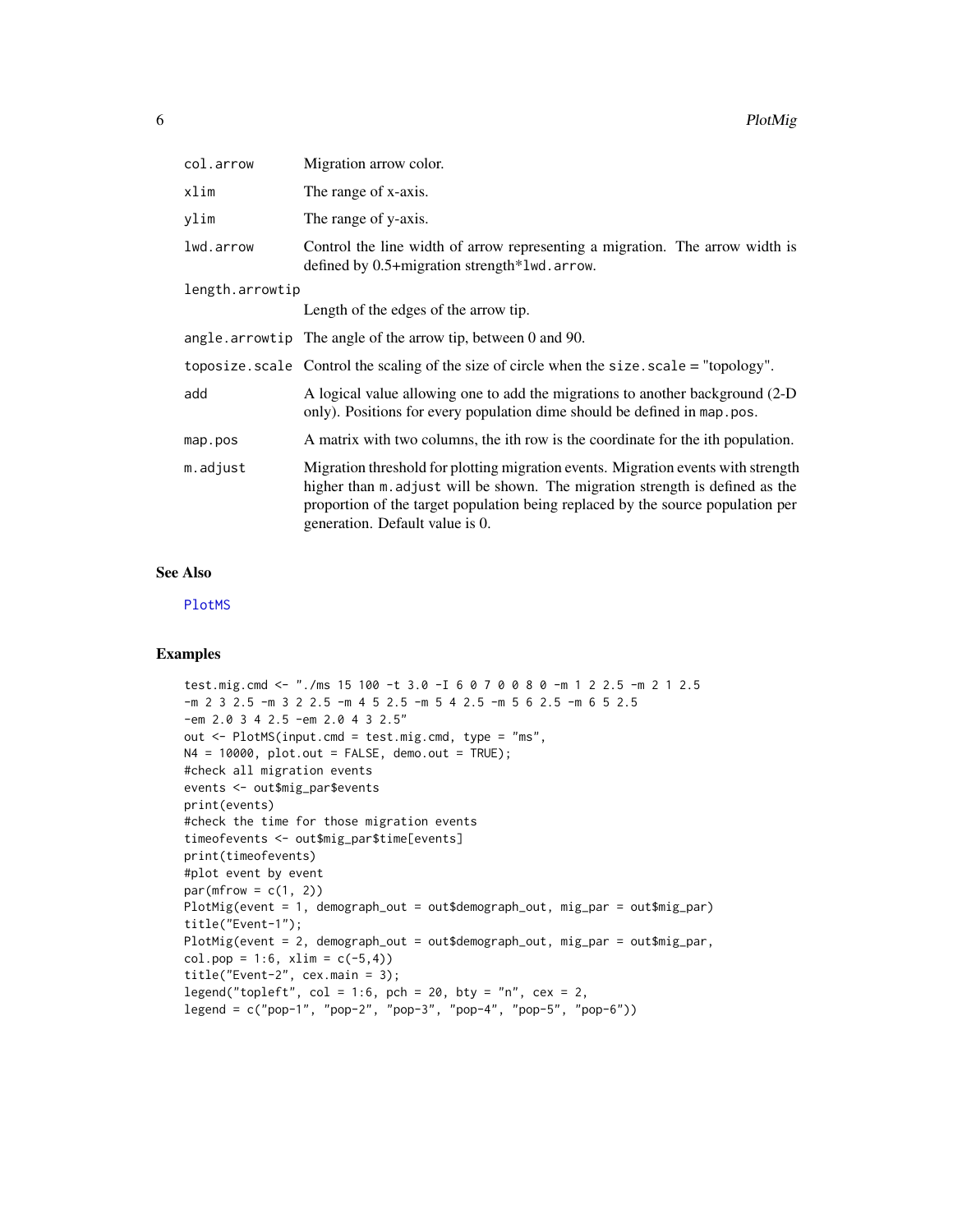<span id="page-6-2"></span><span id="page-6-0"></span>PlotMMig

# **Description**

This function is used to plot all the migration events based on the output of PlotMS with plot.out  $=$  FALSE and demo. out  $=$  TRUE. Plot settings should be customized in PlotMS. Use function PlotMig to customize the plot of single migration.

#### **Usage**

PlotMMig(demograph\_out, mig\_par, m.adjust =  $0$ )

# **Arguments**

| demograph_out | A list of all demographic information. See the return value description of PlotMS.                                                                                                                                                                                                      |
|---------------|-----------------------------------------------------------------------------------------------------------------------------------------------------------------------------------------------------------------------------------------------------------------------------------------|
| mig_par       | A list of all settings for plotting the demographic graph. See the return value<br>description of PlotMS.                                                                                                                                                                               |
| m.adjust      | Migration threshold for plotting migration events. Migration events with strength<br>higher than m adjust will be shown. The migration strength is defined as the<br>proportion of the target population being replaced by the source population per<br>generation. Default value is 0. |

# **See Also**

PlotMS

#### **Examples**

```
mig.cmd <- "./ms 15 100 -t 3.0 -I 6 0 7 0 0 8 0 -m 1 2 2.5 -m 2 1 2.5 -m 2 3 2.5
-m 3 2 2.5 -m 4 5 2.5 -m 5 4 2.5 -m 5 6 2.5 -m 6 5 2.5 -em 2.0 3 4 2.5
-em 2.0 4 3 2.5"
out<-PlotMS(input.cmd = mig.cmd, type = "ms", N4 = 10000,
plot.out = FALSE, demo.out = TRUE, col.pop = 1:6, cex.lab = 1.5;
PlotMMig(demograph_out = out$demograph_out, mig_par = out$mig_par)
```
<span id="page-6-1"></span>PlotMS

Plot population demographic graph and generate demographic parameters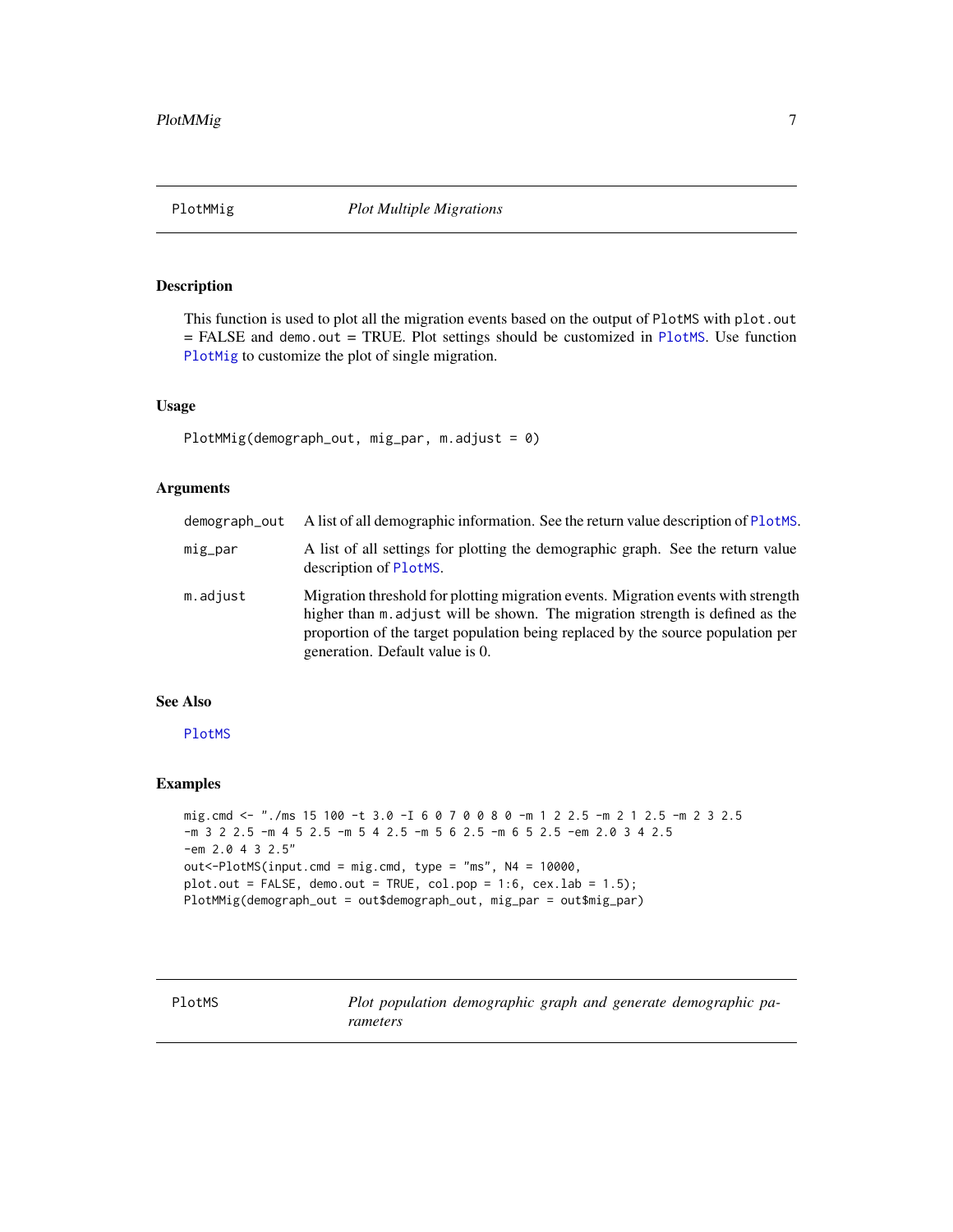This is the main function to plot demographic graph for single/multiple populations. The function is named after Hudson's ms program. It can read the simulation input data used for the ms, msa, msHot, MaCS, scrm, and cosi programs.

The input.file or imput.cmd and command type are required to plot the demographic history. The output graph can be customized.

In the demographic graph, each population has a lineage that stretches back in time. The width of the lineage reflects the population size. Population splits and migrations are represented by arrows.

#### Usage

```
PlotMS(input.cmd = NULL, input.file = NULL, type, inpos = NULL,
 N4 = 10000, size.scale = "linear", linear.scale = 0.2, log.base = 10,
  time.scale = "4Ne", gen = 25, m.adjust = 0, col.pop = "gray45",
  col.array = col.pop, length.arrowtip = 0.15, lwd.arrow = 1,
  angle.arrowtip = 15, pops = NULL, xlab = "Population",
  ylab = paste("Time before present (", time.scale, ")", sep = ""),
  xlim = NULL, ylim = NULL, plot.out = T, demo.out = F, cex.lab = 1,
  cex.axis = 1, axes = T)
```
#### Arguments

| input.cmd    | An input string containing the simulation program input commands.                                                                                                                                                                                                                                                                                                                                                                                                                                                                    |
|--------------|--------------------------------------------------------------------------------------------------------------------------------------------------------------------------------------------------------------------------------------------------------------------------------------------------------------------------------------------------------------------------------------------------------------------------------------------------------------------------------------------------------------------------------------|
| input.file   | A file containing the simulation program input commands (for ms, msa, or MaCS),<br>or parameter files (for cosi).                                                                                                                                                                                                                                                                                                                                                                                                                    |
| type         | A keyword indicating the type of simulation command: "ms" for ms, "msa" for<br>msa, "macs" for MaCS, "scrm" for scrm, "cosi" for cosi, "msprime" for msprime.<br>Please check the online tutorial file to see more supported simulation programs.                                                                                                                                                                                                                                                                                    |
| inpos        | Population positions in the plot at time 0.                                                                                                                                                                                                                                                                                                                                                                                                                                                                                          |
| N4           | Four times the effective population size. This parameter has the same definition<br>as the 4N0 parameter for the ms simulation program.                                                                                                                                                                                                                                                                                                                                                                                              |
| size.scale   | A keyword to define the scaling of lineage width. "topology" returns only topol-<br>ogy structure among simulated populations, ignoring both the population sizes<br>and the length of time between any demographic events. "linear" linearly scales<br>the lineage widths as a function of the population size, with the scale factor<br>defined by the variable linear.scale; "log" scales the lineage width logarith-<br>mically as a function of the population size. The logarithm base is defined by<br>the variable log.base. |
| linear.scale | Linear scale factor, which will be applied when $size$ . $scale = "linear".$                                                                                                                                                                                                                                                                                                                                                                                                                                                         |
| log.base     | The base of logarithm, which will be applied when $size$ . $scale = "log"$ .                                                                                                                                                                                                                                                                                                                                                                                                                                                         |
| time.scale   | A keyword to define the time scale used in the plot. It can be "4Ne", "gener-<br>ation", "year", "kyear", and "log10year". When the size.scale = "topology",<br>this parameter will be ignored.                                                                                                                                                                                                                                                                                                                                      |
| gen          | Years per generation. Default value is 25.                                                                                                                                                                                                                                                                                                                                                                                                                                                                                           |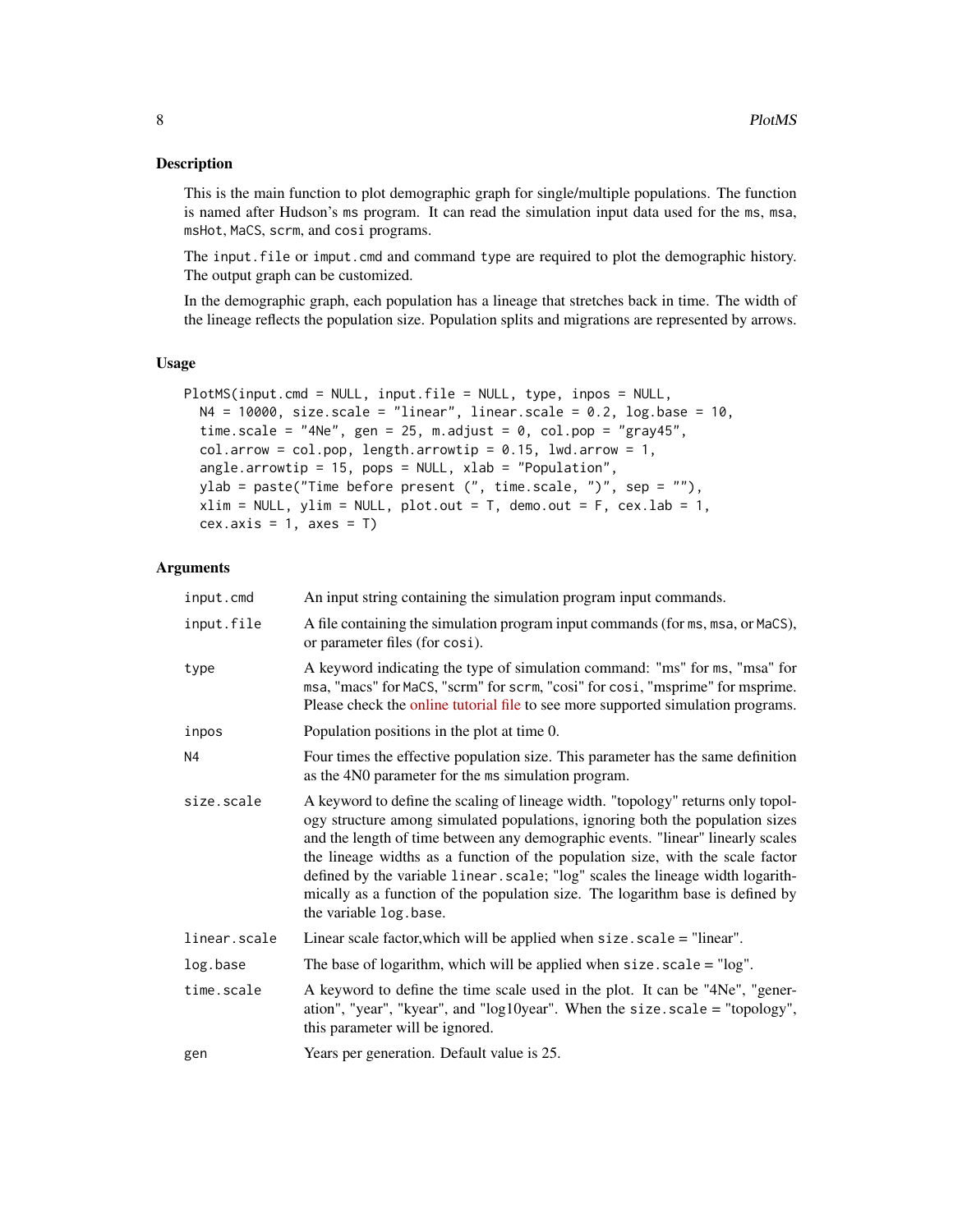#### PlotMS 9

| m.adjust        | Migration threshold for plotting migration events. Migration events with strength<br>higher than m. adjust will be shown. The migration strength is defined as the<br>proportion of the target population being replaced by the source population per<br>generation. Default value is 0. This value should be between 0 and 1. |
|-----------------|--------------------------------------------------------------------------------------------------------------------------------------------------------------------------------------------------------------------------------------------------------------------------------------------------------------------------------|
| col.pop         | Color for each population.                                                                                                                                                                                                                                                                                                     |
| col.arrow       | Color for each migration arrow.                                                                                                                                                                                                                                                                                                |
| length.arrowtip |                                                                                                                                                                                                                                                                                                                                |
|                 | Size of arrow tips.                                                                                                                                                                                                                                                                                                            |
| lwd.arrow       | Controls the width of arrow representing a migration. The arrow width is deter-<br>mined by 0.5+migration strength*lwd.arrow.                                                                                                                                                                                                  |
|                 | angle.arrowtip Arrow end angle, between 0 and 90.                                                                                                                                                                                                                                                                              |
| pops            | Population name labels. Default as 1:number of populations.                                                                                                                                                                                                                                                                    |
| xlab            | Title for the x-axis.                                                                                                                                                                                                                                                                                                          |
| ylab            | Title for the y-axis.                                                                                                                                                                                                                                                                                                          |
| xlim            | Range of x-axis.                                                                                                                                                                                                                                                                                                               |
| ylim            | Range of y-axis.                                                                                                                                                                                                                                                                                                               |
| plot.out        | A logical variable that controls the production of the demographic plot. If<br>TRUE, the demographic plot will be produced.                                                                                                                                                                                                    |
| demo.out        | A logical variable that controls the output of the demographic parameters. If<br>TRUE, all demographic parameters that are used for the graph will be returned.                                                                                                                                                                |
| cex.lab         | The magnification to be used for x and y labels relative to the current setting of<br>cex.                                                                                                                                                                                                                                     |
| cex.axis        | The magnification to be used for axis annotation relative to the current setting<br>of cex.                                                                                                                                                                                                                                    |
| axes            | A logical value to plot the axes or not.                                                                                                                                                                                                                                                                                       |

#### Value

if the parameter plot = F/FALSE, the following three lists will be returned:

demograph\_out This list contains all demographic details from the input command file:

- time.series is a vector of time;
- Pos is a numeric matrix of positions for each population at every demographic event;
- N is a numeric matrix of population size for each population at every demographic event;
- m is a 3-D numeric matrix of migration rates between populations at every demographic event;
- survive is a matrix recording the begining and end for each population according to the demographic events;
- g.rate is a matrix of exponential growth rates at every demographic event;
- pop.pos is a numeric vector of the population positions at time 0;
- pop.lab is a vector of population names;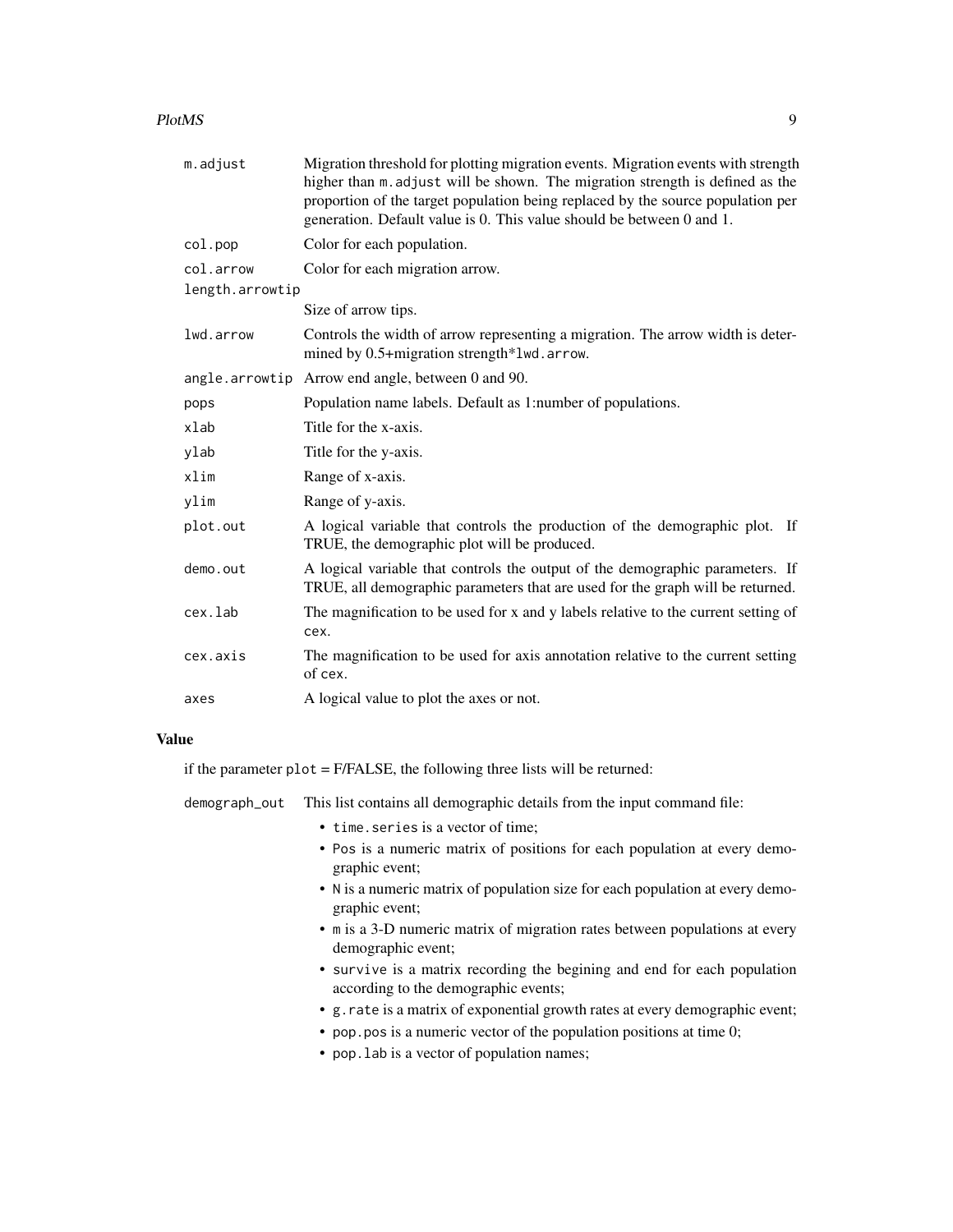|         | • mscmd is the ms command for the demographic plot. Demographic infor-<br>mation from simulation scripts will be turned to ms command format for<br>further extraction;                                                                                                                                                                |
|---------|----------------------------------------------------------------------------------------------------------------------------------------------------------------------------------------------------------------------------------------------------------------------------------------------------------------------------------------|
|         | • present pop. num is the number of populations at present;                                                                                                                                                                                                                                                                            |
|         | • total pop. num is the number of total populations exist in the plot;<br>• N4 is $4Ne$ ;                                                                                                                                                                                                                                              |
|         | • gen is the number of years per generation.                                                                                                                                                                                                                                                                                           |
| evo_par | This list contains all parameters used to draw the demographic graph, including:<br>size.scale, linear.scale, log.base, time.scale, time, col.pop, col.arrow,<br>length.arrowtip, lwd.arrow, angle.arrowtip, lab.pop, lab.pos, xlim,<br>ylim, xlab, ylab, cex. lab, cex. axis, axes. See more details in the parameter<br>description. |
| mig_par | This list contains all parameters used to draw the migrations, including: size.scale,<br>linear.scale, log.base, time.scale, time, lab.pop, col.pop, col.arrow,<br>length.arrowtip, lwd.arrow, angle.arrowtip, xlim, ylim, events, cex. lab<br>See more details in the parameter description.                                          |
|         |                                                                                                                                                                                                                                                                                                                                        |

# References

4Ne: <http://home.uchicago.edu/rhudson1/source/mksamples.html>